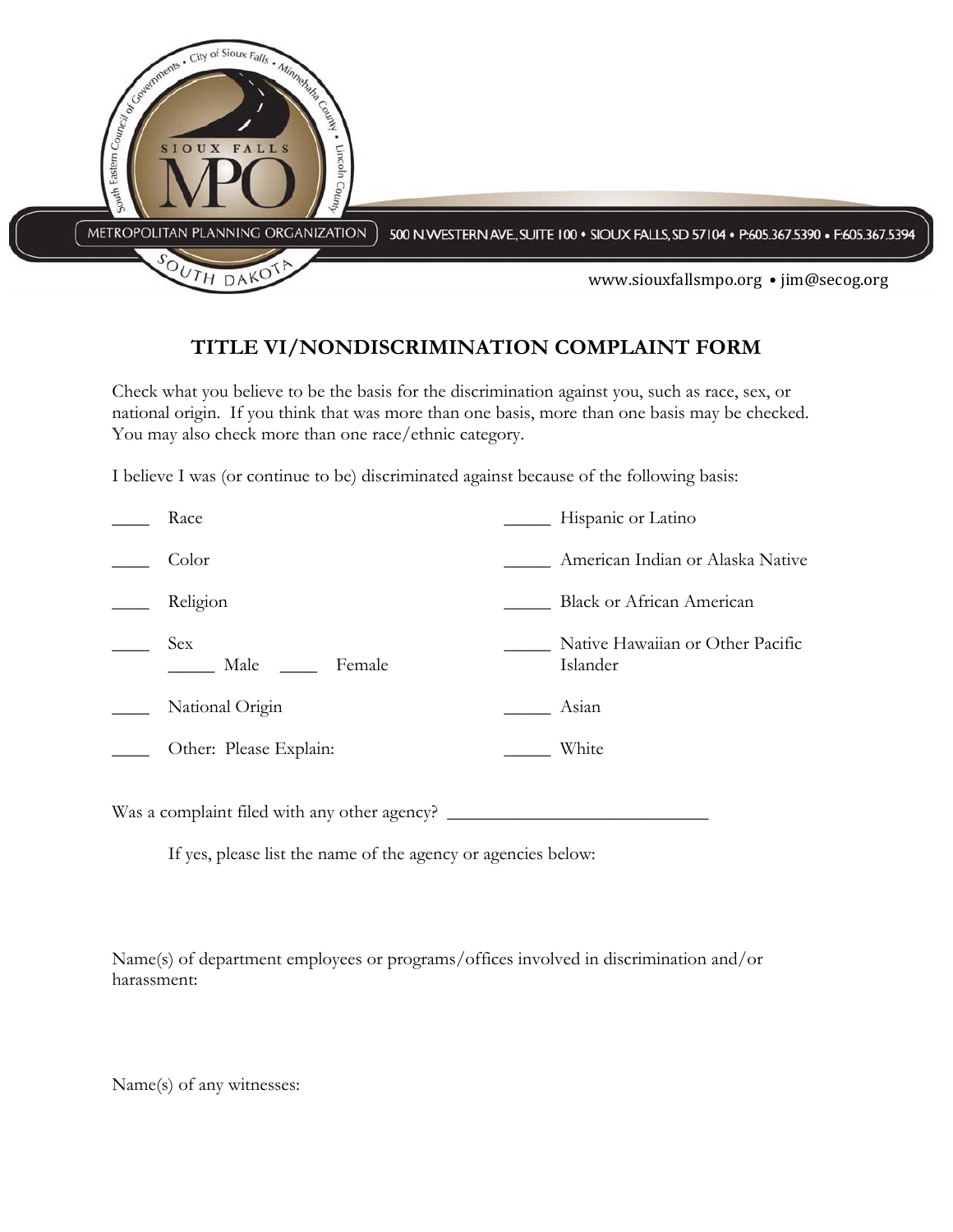Explain specific complaint:

(explain in your own words what happened, the date(s) incidents occurred, who was involved, etc. Attach a separate sheet if additional space is needed. Please state the date(s) the incidents occurred or when the last incident occurred. All complaints need to be filed within 180 days of the last occurrence of discrimination and/or harassment.)